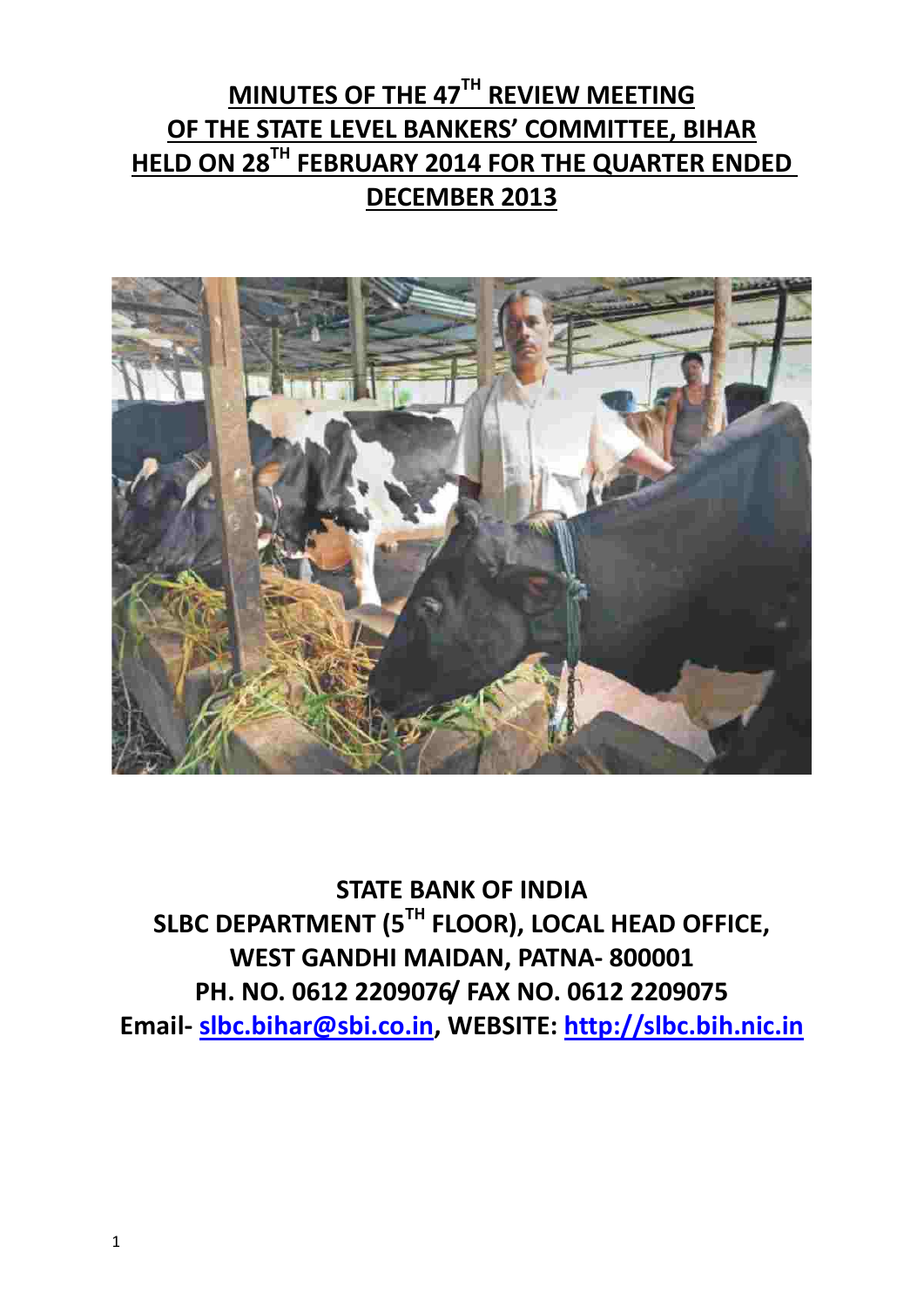#### **MINUTES OF**

## **THE 47th REVIEW MEETING OF THE STATE LEVEL BANKERS' COMMITTEE, BIHAR FOR THE QUARTER ENDED DECEMBER 2013, HELD ON 28TH FEBRUARY, 2014**

The 47<sup>th</sup> review meeting of State Level Bankers' Committee, Bihar was held on the 28<sup>th</sup> February, 2014 at Hotel Chanakya, Patna under the Chairmanship of **Dr.Ashok Kumar Sinha, Chief Secretary, Govt. of Bihar.** The meeting was attended by senior officials of Government and Banking industry. The list of participants is enclosed as Annexure I.

Shri Rakesh Sharma, Chief General Manager, SBI & Convenor, SLBC Bihar, welcomed all the participants. He described, in brief, some of the achievements of Banks during the first three quarters of FY 2013-14. He observed that the performance of Banks under ACP during the April – December 2013 period was 37% more than the performance during the same period last year. The performance under Agriculture and KCC has also recorded good growth during the period, over the same period last year. Sustaining CD Ratio above 40% and incremental CD Ratio above 50% as on  $31<sup>st</sup>$  December 2013 reflected that Banks were on the right track towards improvement of CD Ratio in the state. He was hopeful that with the active involvement of the State Govt. towards increasing the credit absorption capacity in Agri and Agri related industries in the State, the Bank Finance would increase which would lead to further improvement in the CD ratio of the State.

Shri Sharma expressed his happiness over improvement in the performance of Banks under extension of credit to the Self Help Groups (SHGs) during the nine month period. In this connection, he observed that the Interest Subvention scheme announced by the central government would provide further boost to SHG financing in the state.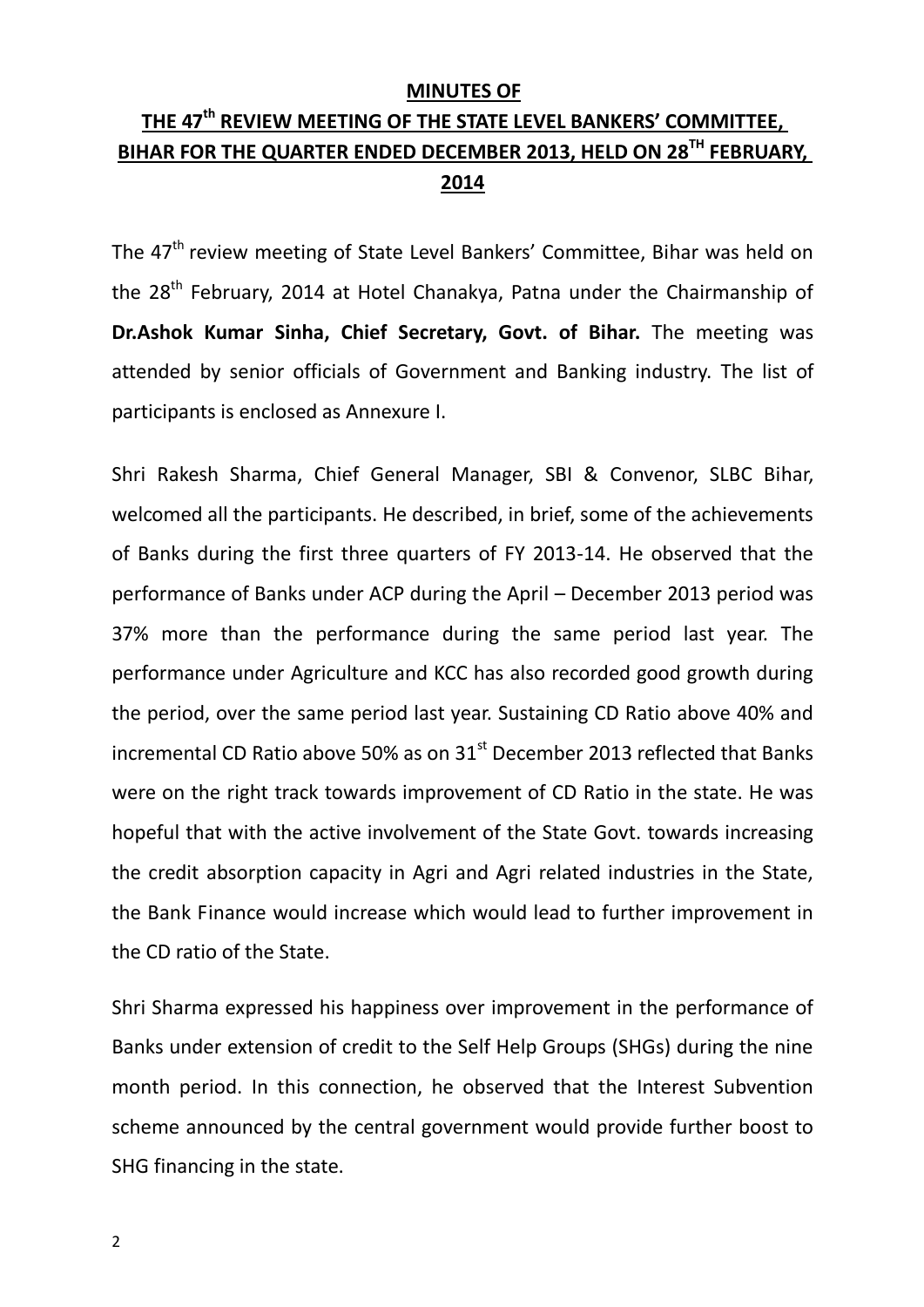He further remarked that though under Education loan the financing had increased during the review period, the Banks were far behind their annual target and will have to focus more on this issue in order to achieve the target. He also requested the Banks to achieve the target of opening 750 new branches during the year. Till December' 2013 the Banks had opened only 303 branches and in order to achieve the target, Mr Sharma remarked, that the remaining number of branches should be opened during the last quarter of the fiscal.

Towards implementation of Direct Benefit Transfer in the state the CGM, SBI observed that the Banks had completed all required tasks and on providing the Aadhar number by the district administration, the same would be seeded in the account number.

The rising NPA was a major challenge for the Banks. In this connection, the CGM, SBI requested the State Govt. to help the Banks in disposal of pending Certificate Cases so that the NPA level could be kept in check and the credit flow in the state remained at the expected level.

At the end Shri Sharma thanked the State Govt. for the unhindered support provided to Banks in the state.

The Regional Director, Reserve Bank of India, Shri M K Verma, in his address commended the Banks, functioning in the state, for achieving the benchmark in case of Priority Sector Lending, Agri lending, Lending to women as well as to the weaker sections.

On branch opening, the RD RBI expressed that only around 300 branches had been opened by the banks, so far during the FY and Banks needed to complete the remaining task, including arranging the logistics, on priority basis, so that the target of opening 750 branches during the year could be achieved. He stated that, in this regard, the RBI had also organised a meeting of Head of Banks in the state and the Banks had assured to achieve the target of opening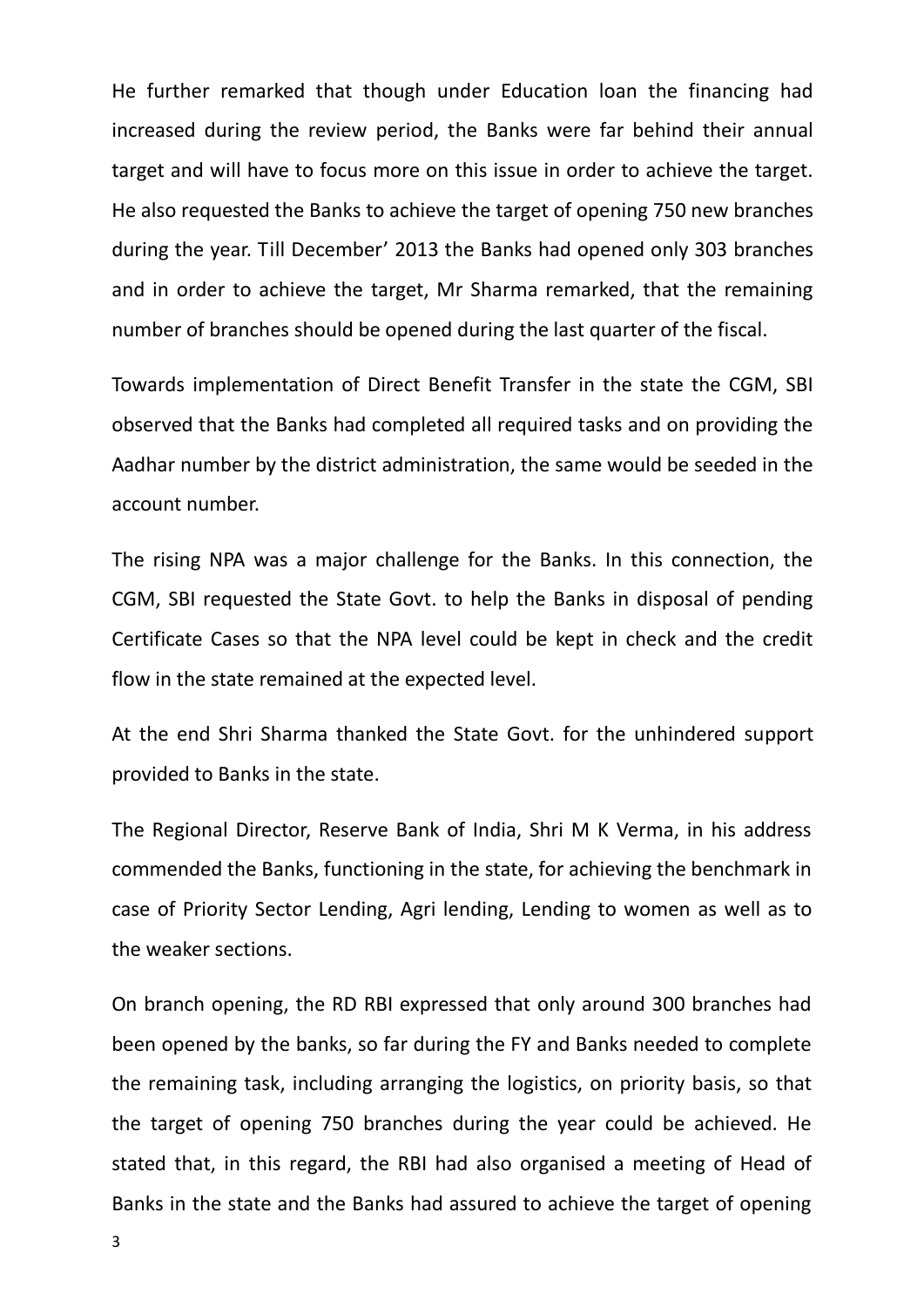branches during the year. He also expressed that by opening more branches the Banks would be in a position to render much better customer service in the state.

On Financial Inclusion, Shri Verma expressed his unhappiness over coverage of only around 3000 unbanked villages against the target of 27000 unbanked villages with population less than 2000 in the state. He requested the Banks to go for alternate channels, where branch opening was not possible. In this connection, he suggested the Banks to utilise the services of BCAs in various activities like canvassing for loans, recovery process, marketing of Insurance & Mutual Fund products etc thus making available a number of Banking products in the rural areas which would sustain BC system as well. He remarked that working of USBs opened by the Banks, as per the present guidelines, was yet to stabilise. Banks needed to look into this aspect.

The RD, RBI further expressed his concern at the low CD ratio of the state. He requested all concerned to introspect as to how the CD ratio of the state could improve. In this regard he remarked that the state could not wait for big ticket investment to come to the state for improvement in CD ratio, rather all avenues of growth of advances was needed to be explored with better coordination among banks and the government. He also requested the State Govt. to ensure full utilisation of the amount sanctioned under RIDF, as that will have a positive impact on the CD ratio.

The Regional Director, RBI expressed serious concern at high NPA level of Banks. He remarked that more than three lac Certificate cases were pending at the Certificate offices. He reiterated that every NPA account was denting the capital of Banks. He requested the Banks to intensify their recovery efforts and the Govt. to provide support in their recovery related issues, like disposal of certificate cases, execution of SARFAESI notices etc.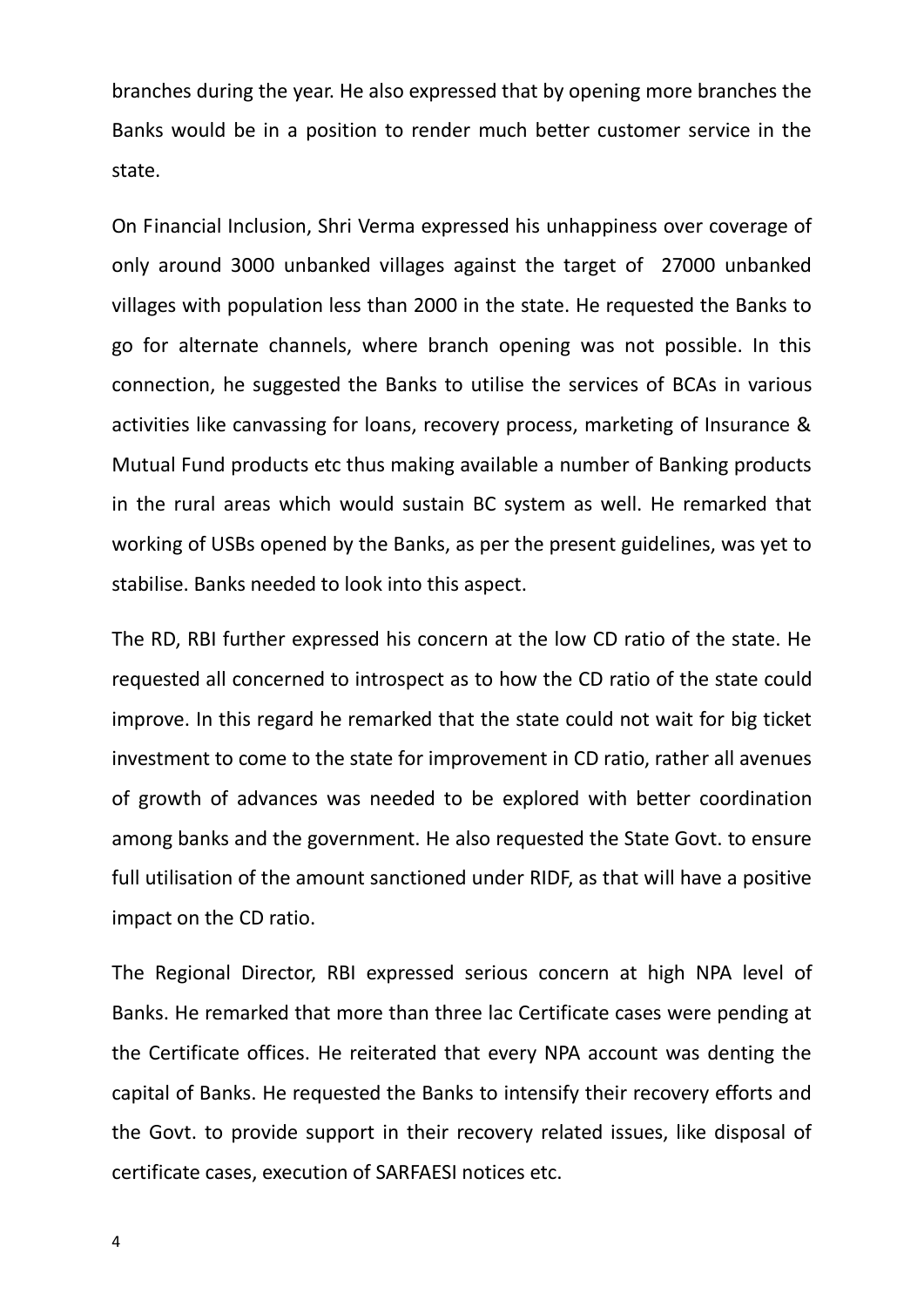Shri Verma desired that the rural branches of Banks should hold one camp every month and drive the financial literacy movement in the state. On Interest Subvention scheme for SHGs, Shri Verma requested the Banks to clarify their doubts, if any, and provide Interest Subvention to the accounts of Women SHGs.

Expressing happiness over good performance of Banks in Agri lending, Shri Verma requested the state government to streamline the issuance of Land Possession Certificates in the state as conditional LPCs were still being issued causing hardship to Banks while financing Agri loan.

Stressing on the importance of furnishing correct data during review meetings, the RD, RBI appealed for removing data inconsistencies to facilitate meaningful review of performances on different fora.

At the end, the Regional Director requested the Banks and the Government to work in coordination and take the state ahead on the growth path.

The Chief General Manager, NABARD Shri R K Das, in his address, appreciated the pace of growth of economy in Bihar. He apprised the House that with assistance provided by NABARD, the Cooperative Banks were migrating to CBS platform and becoming NEFT enabled. He requested the state government to hold a meeting of chairman and CEO of Cooperative Banks to streamline issuance of Rupay Credit Card to the farmers. On CD ratio, the CGM NABARD expressed that district specific plans should be prepared for developing infrastructure/ market oriented activities relevant for the district. Comprehensive Project Report should be prepared on the activities planned for the district. The facilitation of capital formation in rural areas will help enhancement in credit absorption capacity of people, thereby facilitating absorption of enhanced Bank finance. He also reiterated the need for data integrity to have meaningful discussions in meetings.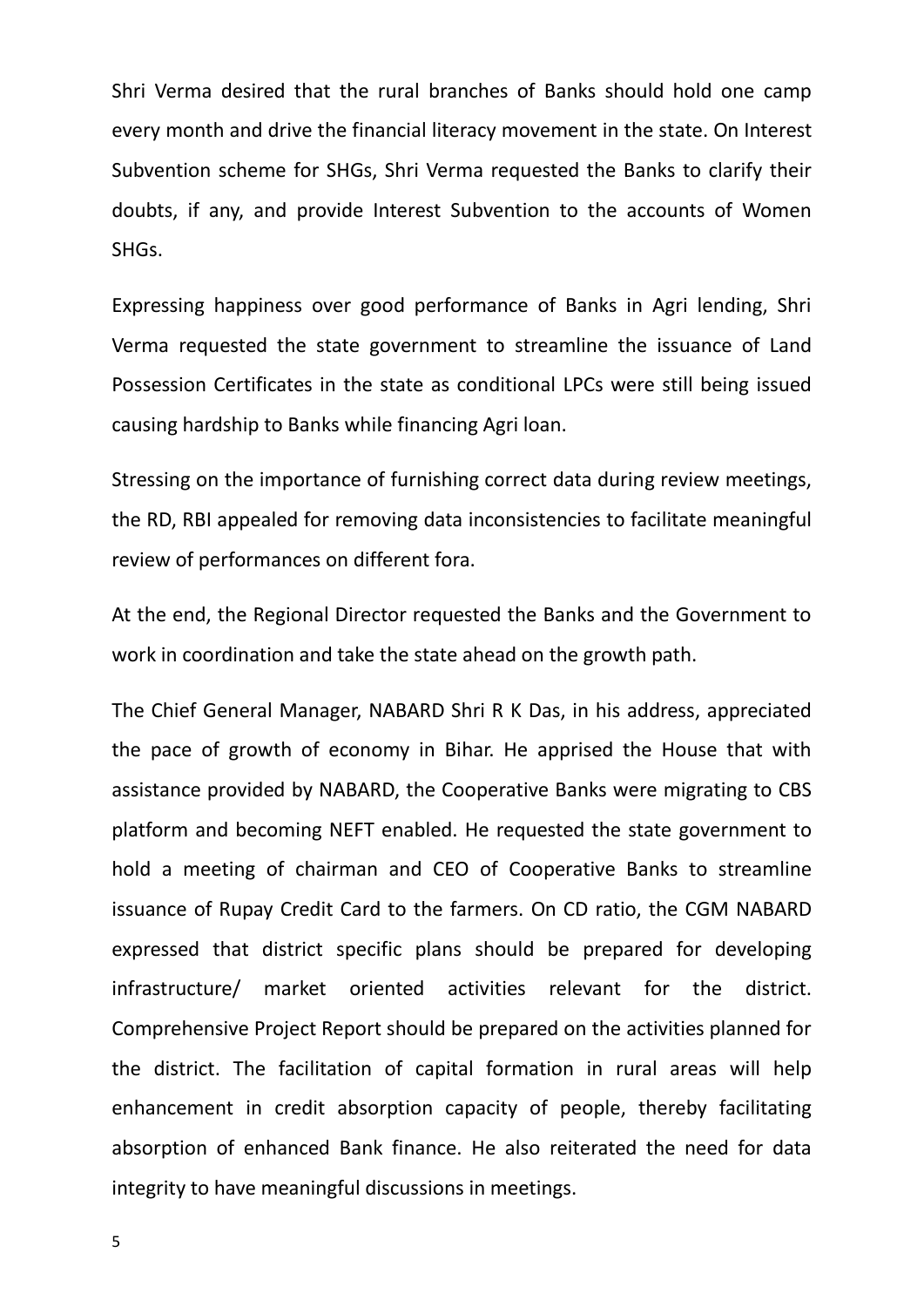The items of Agenda were thereafter taken up for discussion and the following decisions were arrived at:

#### **A. AGRICULTURE RELATED ISSUES:**

1. **Agri ACP**: The achievement of 70% target under Agri ACP till December 2013 was described as low. It was suggested that the Banks achieve 85% of their annual target under Agri ACP till December as Rabi sowing peaks out by then and Bank finance particularly for crop harvesting after Rabi season could be misutilised and may result in such accounts becoming NPA at a later date. The Banks whose performance under Agri ACP was below state average were advised to give due attention to Agri financing. The poor performance of Union Bank, Indian Overseas Bank, IDBI Bank and Oriental Bank of Commerce, in particular, were specifically mentioned. Big banks like SBI and PNB had more important role as their performance had significant effect on the achievement of ACP targets of the state. Head of Banks assured to try to achieve 85% Agri ACP target by December, in future. Banks were advised to aggressively go for financing Allied activities to achieve their target during the remaining period.

2. **KCC:** The achievement of only 56% target till December 2013 under financing to new KCCs was described as unsatisfactory. The Banks were advised to give due attention to increase financing under KCC. The renewal of all eligible KCC loans should be done and focus should be on providing new KCC to all the eligible farmers. Specific LPC related issues, if any, should be taken up with the Revenue and Land Reforms Department for redressal. The Revenue and land Reforms Department was requested to see that all LPCs are issued on the proper format only. The Co-operative Department was requested to review the cut-off date for Crop Insurance so that all crop loans extended by Banks are provided insurance coverage.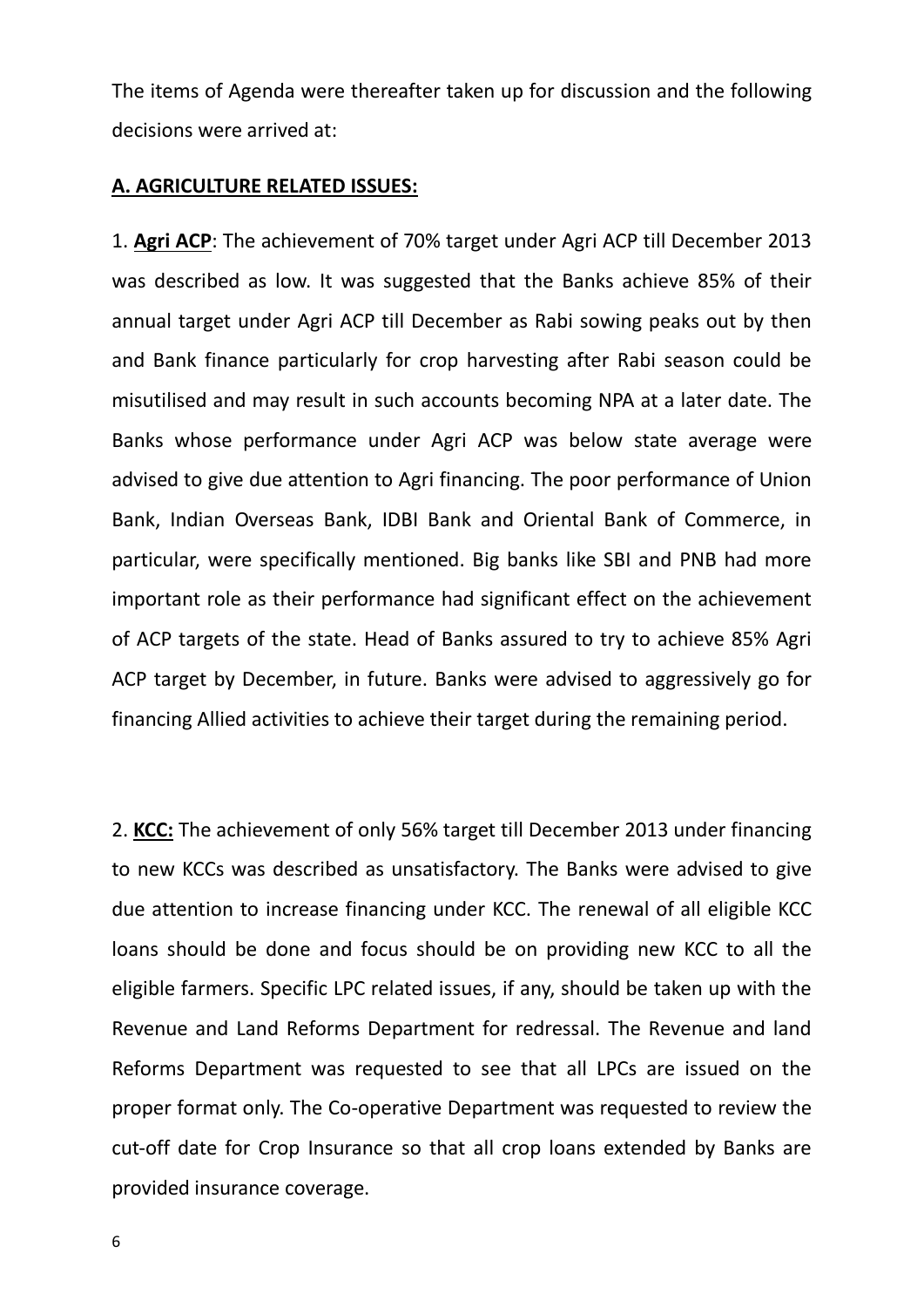3. **Dairy:** The performance of Banks under Dairy was found to be low. Bankers were of the view that as financing under the Integrated Dairy Development Scheme had started late, the performance so far was not good but it would improve in future. It was also clarified that Banks should not only finance the farmers linked with COMFED but also provide loan under the scheme to individual farmers. The necessity of purchase of milch cattle in the presence of a Committee was requested to be reviewed to simplify the procedure. The procedure outlined in the scheme with regard to claim of subsidy amount viz. joint forwarding by Dairy Officer and Branch Manager was also requested to be re-looked to make subsidy claim procedure hassle-free.

The Chief Secretary stressed that in Bihar Animal Husbandry was very important for supplementing Agriculture and without development of Animal Husbandry, rural development cannot be sustainable. He directed the Animal & Fishery Resources Department to look into the difficulties being faced in this regard and streamline the procedure, wherever required. The Chief Secretary also directed Animal Husbandry Deptt. to organise a workshop of major Dairy financing branches to discuss the Dairy scheme with them and the factors hindering the growth of dairy in the state.

#### 4. **Fishery:**

Under Fishery the issue of tie-up by the Government with only IDBI Bank for implementation of the Fishery Scheme in the state was raised. It was advised that the Fisheries Department would hold a meeting very shortly and start implementing the Fishery schemes with participation of more Banks.

#### 5. **SHG & JLG:**

(i) The performance of Banks under SHG financing had improved, but was found to be still behind the target. As Jeevika was the nodal agency for propogation of Self Help Group movement in the state, it needed to expand its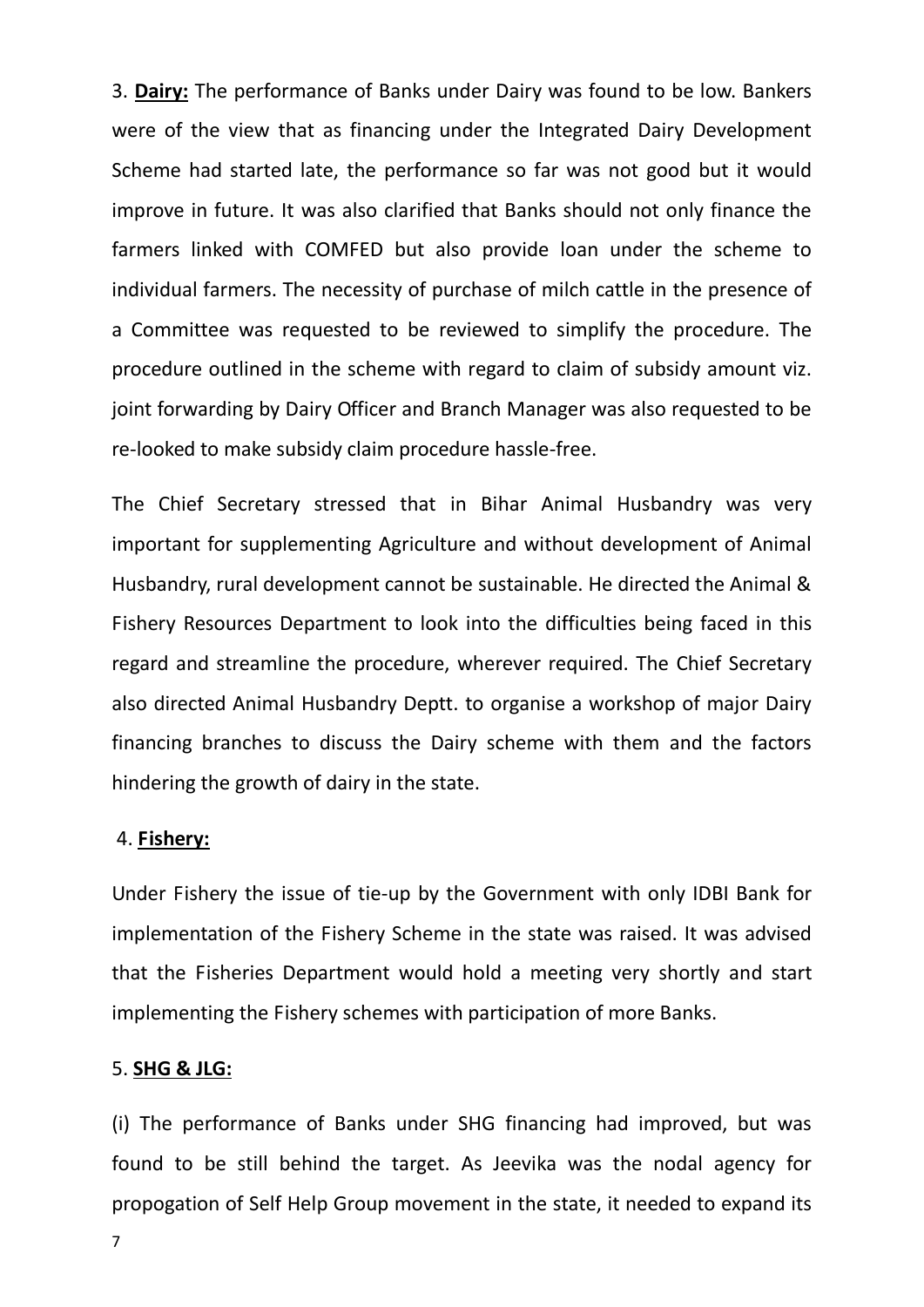functioning in the entire state and camps were needed to be organised in coordination with Banks for credit linkage of more SHGs in the state.

(ii) As per the recent guidelines of Govt of India/Reserve Bank of India on interest subvention to women SHGs, Banks were requested to apply interest @7% in the account of such SHG in category I districts (11 IAP districts). For other than IAP districts also the Banks were requested to apply interest  $\omega$  7% after taking permission from their Head Office, as the state government had decided to adopt the same procedure in category II districts(other 27 districts) also, as being adopted by the central government in category I districts. In case of category I districts the Interest Subvention amount should be claimed from NABARD by the RRBs while the Commercial Banks should claim the amount from Canara Bank, the designated nodal Bank for the scheme. SRLM would provide the subvention amount in case of category II districts. Banks should provide the required data, with regard to the SHGs financed by them, to the designated agency for calculation of Interest Subvention amount.

(iii) Banks should operationalise the common format for account opening and credit linkage (first dose) of SHGs as these had been adopted by the SLBC.

(iv) The CGM NABARD requested that the review of performance of Banks under JLGs be done extensively from the next quarter as JLG has huge potential and could help improve the economic scenario in the rural areas.

#### **B. INDUSTRY RELATED ISSUES**

#### 1. **Sub-Committee meeting of SLBC on Industries**:

The Principal Secretary (Industries) apprised the House that the second meeting of Sub-Committee of SLBC on Industries was held on 25<sup>th</sup> February 2014 and all related issues were discussed in it. However, he pointed out that participation in such meetings by reasonably senior officials of Banks, say of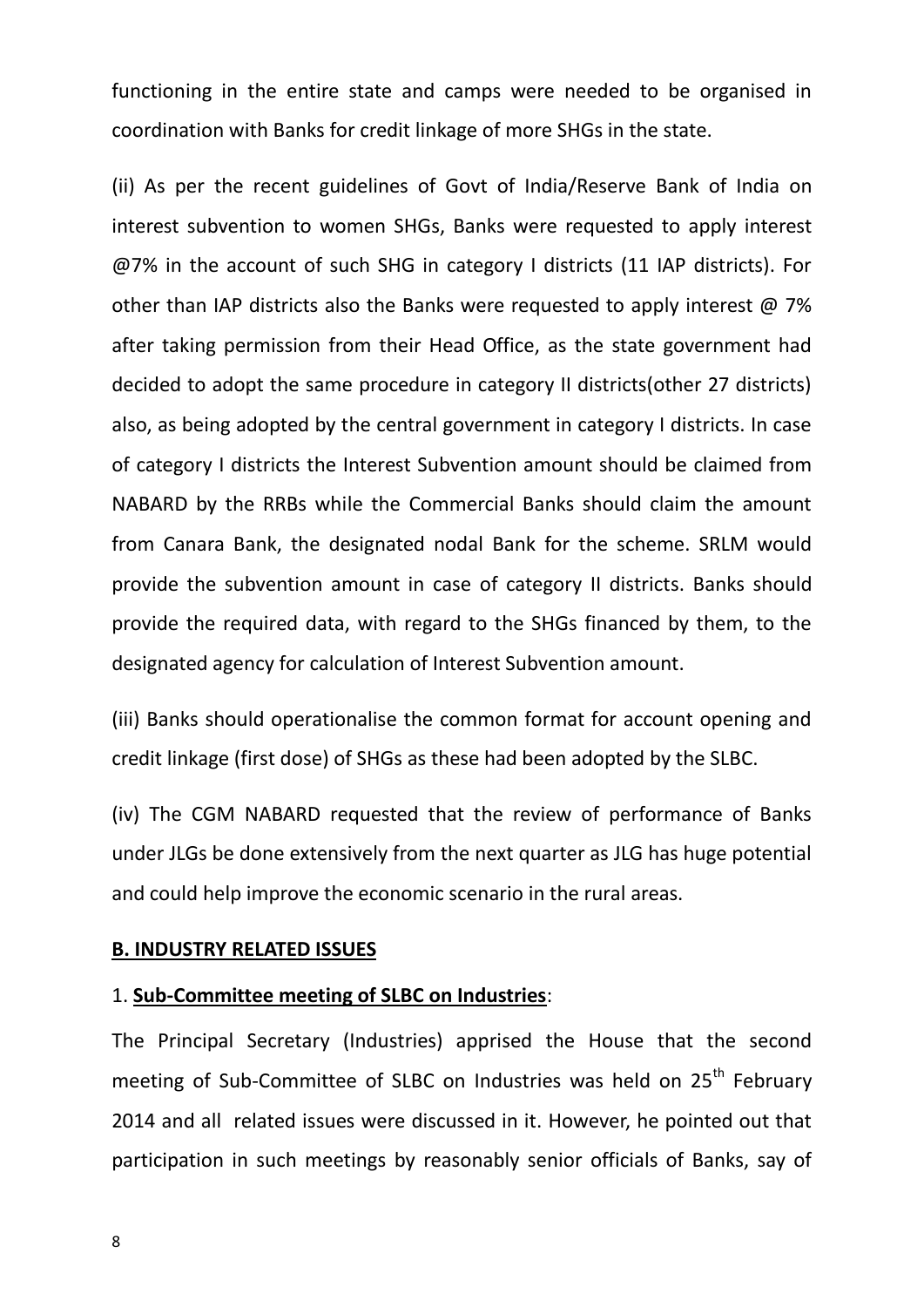AGM rank, must be ensured as very junior officials are not in a position to make any commitment on behalf of their Bank.

#### 2. **Achievement Under SME ACP:**

Achievement of Banks under SME ACP was appreciated by the House. However, the Banks were advised to do road shows for propagation of SME schemes in each district. The success of two road shows done by SBI and ICICI Bank, in which Industries Department of the state government had also participated, was cited as an example in this regard. These Road Shows attracted both potential investors and borrowers and helped in generation of good proposals apart from spreading awareness of various schemes among the public. Road shows may be organised by more than one Bank jointly for larger participation of potential borrowers.

The Banks were also requested to participate in the Industrial Park Projects in which 30% of the Project cost was being borne by the state government.

As mortgage of Agricultural land was not possible for non-Agri purposes, it was advised to first get the land use changed, so that the land could be mortgaged.

#### 3. **PMEGP:**

The achievement of only 28% target under PMEGP till December 2013 was viewed by the House as very poor. The target of the state has recently been revised and as per the decisions of SLBC sub-committee on industries, Private Banks have also been given PMEGP target. It was felt that the utilisation of margin money by Banks was unusually delayed even after disbursement of loan, which needs to be expedited. The Banks were asked to increase the pace of financing under the scheme and achieve their target, both physical and financial. The complaints received from PMEGP applicants should be timely disposed of by banks.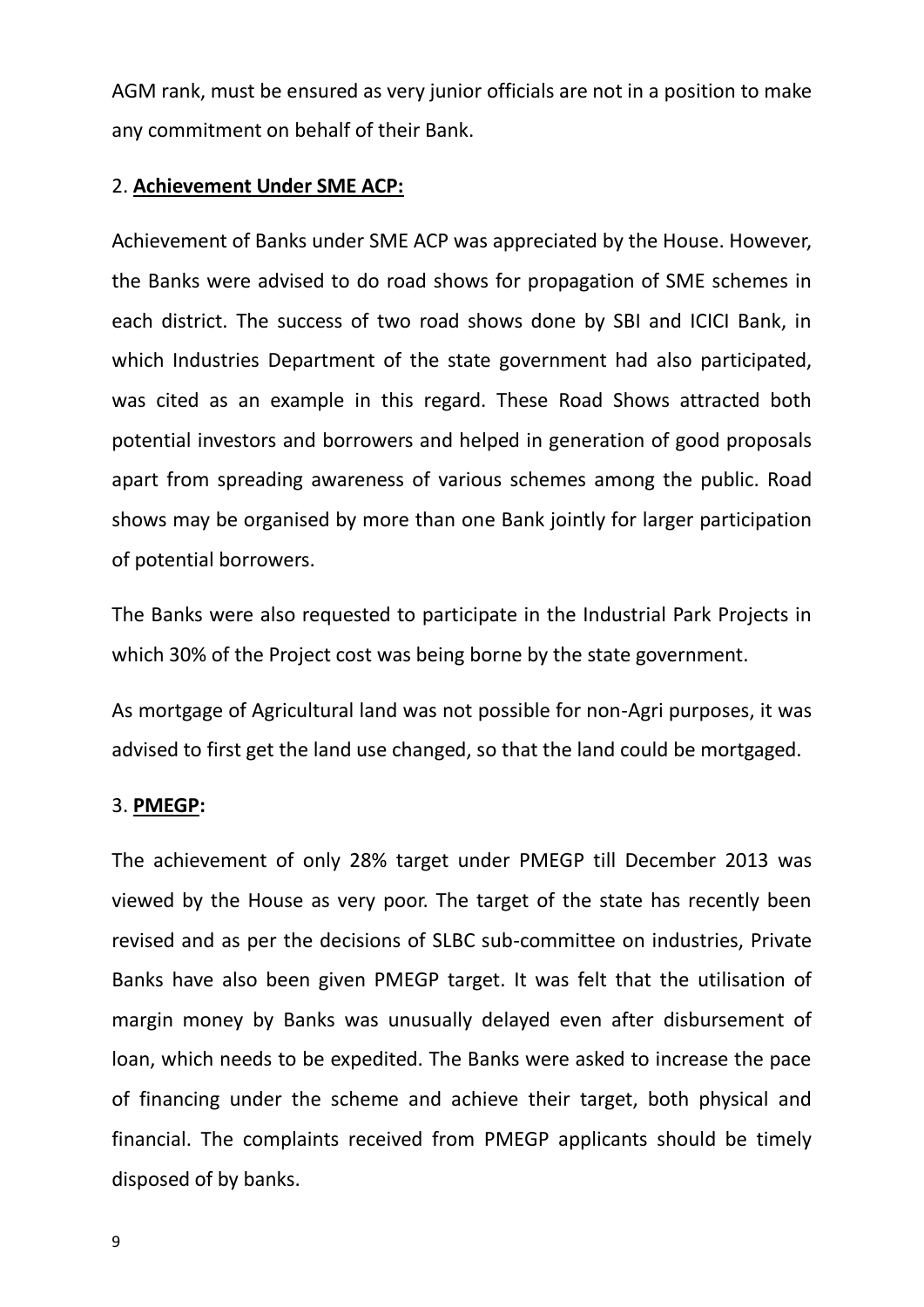It was reiterated that more coordination between the PMEGP implementing agencies viz. KVIC, KVIB & DIC and RSETIs would facilitate financing under PMEGP in the state. The PMEGP beneficiaries should be given training at the RSETIs and the Bank branches should also sponsor potential candidates for training to RSETIs as well as visit the RSETIs during training programme for selection of eligible persons for financing under PMEGP and other relevant schemes.

#### 4. **Weavers Credit Card (WCC):**

Financing to Weavers till December is much below expectation. Under the Revival, Reform and Restructuring (RRR) Package for the Handloom sector of the Central Government, outstanding in non-performing Loan accounts upto Rs 50000/- per individual beneficiary could be waived by the government, subject to waiver of 75% interest & penal interest, if any, by the concerned Bank. The Banks were requested to provide the relief to eligible weavers as the scheme was closing on 28<sup>th</sup> February.

#### **5. Food-Processing:**

The good performance of Banks under Food Processing was appreciated by the House. It was reiterated that Bihar being an Agri intensive state, there was large scope for financing under Food Processing and Banks should have a more focussed approach to promote this sector which in turn help the Banks in improving their CD ratio as well. Under Food Processing sector, to get subsidy amount, Bank's loan has been made compulsory as it provided double check points and proper utilisation of funds was ensured. The Principal Secretary Industries requested the Banks to sensitise the promoters of Food-Processing units to avail the subsidy provided by the state govt. A large number of such units will fall under this category as only 180 units have availed the subsidy out of 578 financed by Banks.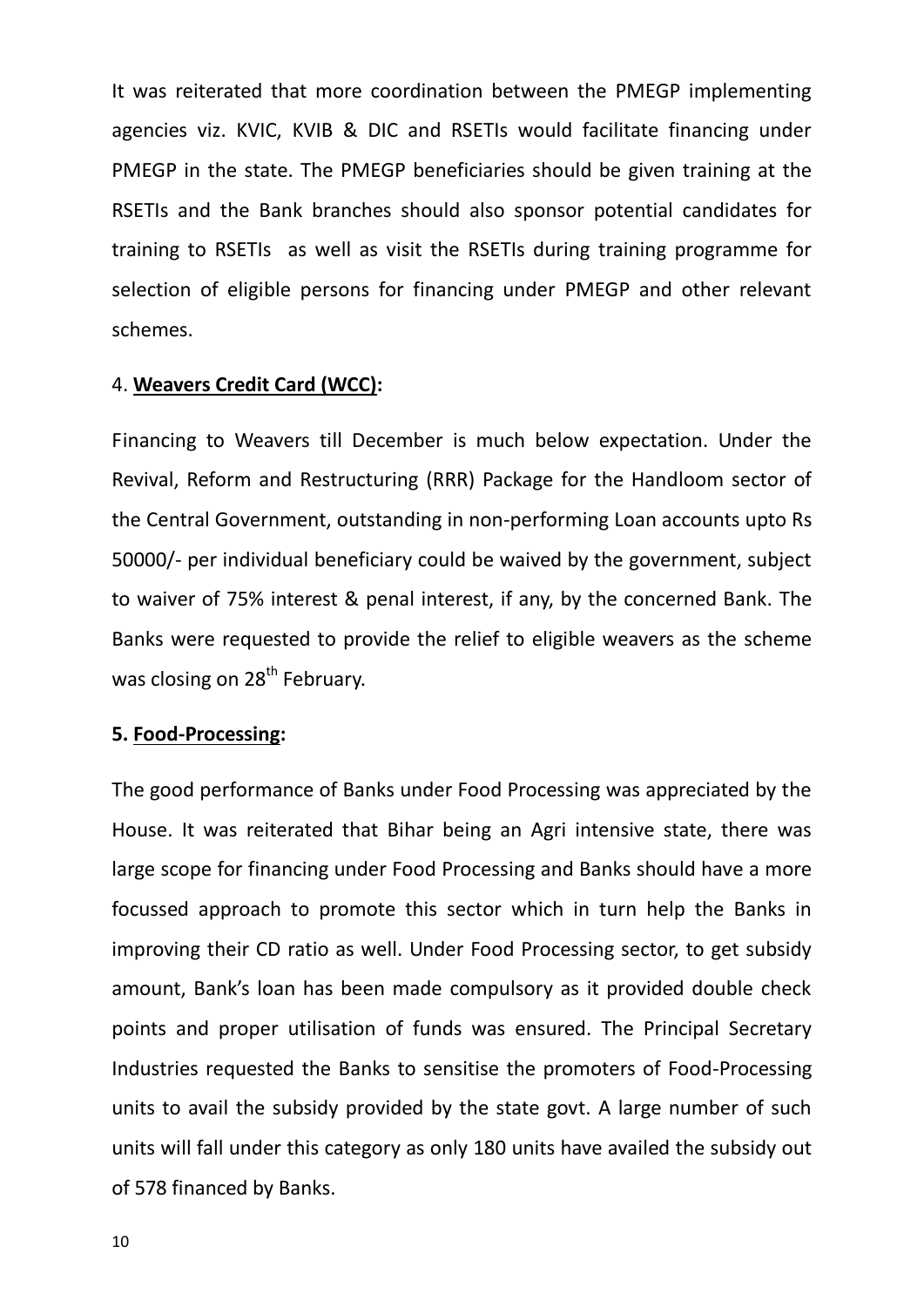Banks were also requested to provide finance under Credit Linked Capital Subsidy Scheme of the government as 15% upfront subsidy was available under the scheme.

#### 6. **CGTMSE**:

The non-inclusion of RRBs under CGTMSE scheme due to their lower score in the rating exercise was pointed out by RRBs as a major factor for their poor lending under SME. The Industries Department was requested to take up the matter with Govt. of India for coverage of all PMEGP and other loans given by RRBs under CGTMSE. However, the RRBs were advised to provide financing upto Rupees Ten Lacs under PMEGP scheme till the CGTMSE matter gets resolved. All Banks were requested to provide collateral free loans and cover the loans under CGTMSE so that not only Bank's interest is protected but also the customers avail Bank loan in a hassle free manner.

#### **C. OPENING OF BRANCHES**

The Banks in the state had opened 303 branches during the FY, till December 2013 against annual target of 750. The Chief Secretary described the performance of Banks, as unsatisfactory. He reviewed the performance of individual Banks under Branch opening and advised them to increase the pace of opening branches so that the target is achieved by  $31<sup>st</sup>$  March 2014. In this connection the Banks were reminded that the target of opening 750 branches during the FY had been set by the Union Finance Minister and the Banks should honour their commitment.

The Chief Secretary stated that, as desired by the Hon'ble Chief Minister, Bank branch should be available in each Gram Panchayat. In this regard he advised the Principal secretary- Finance to arrange a meeting with all Banks and prepare a plan envisaging coverage of all unbanked Gram Panchayats within five years.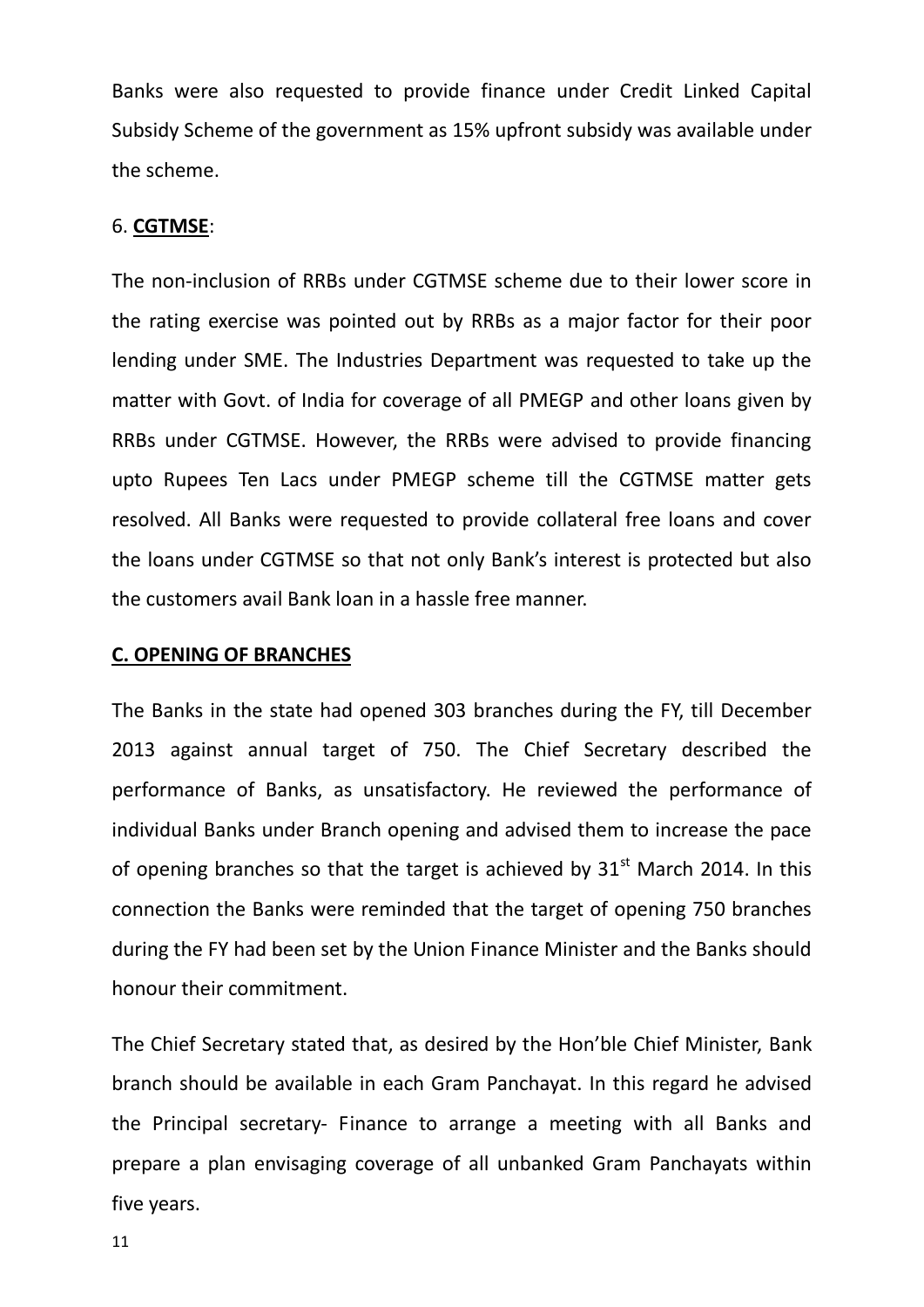The Bankers advised that the coverage of Gram Panchayats is also being done through opening of CSPs and USBs.

The representative of Department of Financial Services, Government of India expressed her displeasure over visit by Bank Officers to the USBs on weekly basis, whereas the guideline of the Govt. of India is that Bank officer should make daily visit to the USBs. In the matter the RBI clarified that the USBs should have the following components-

1. Fixed Place

- 2. CBS connectivity
- 3. Safe for keeping cash

4. Regular visit by Bank officer with laptop having VPN connectivity

The RBI RD advised the Banks to adhere to the guidelines of GoI while opening USBs and also monitor the functioning of their CSPs so that they perform in the desired manner.

#### **D. EDUCATION LOAN**

As on December 2013 the achievement of Banks under Education loan was 34% of the target. While the achievement of Canara Bank at 77% of the target was appreciated, the performance of other Banks needed improvement. In this connection the Chief Secretary stressed that bottlenecks in financing under Education Loan should be removed as there was lot of scope for increasing finance under the scheme. He emphasized the need to sensitize the branch level functionaries to facilitate timely delivery of Education loan to the deserving students.

Some of the steps which could facilitate increase in Education loan financing in the state were stated, as under: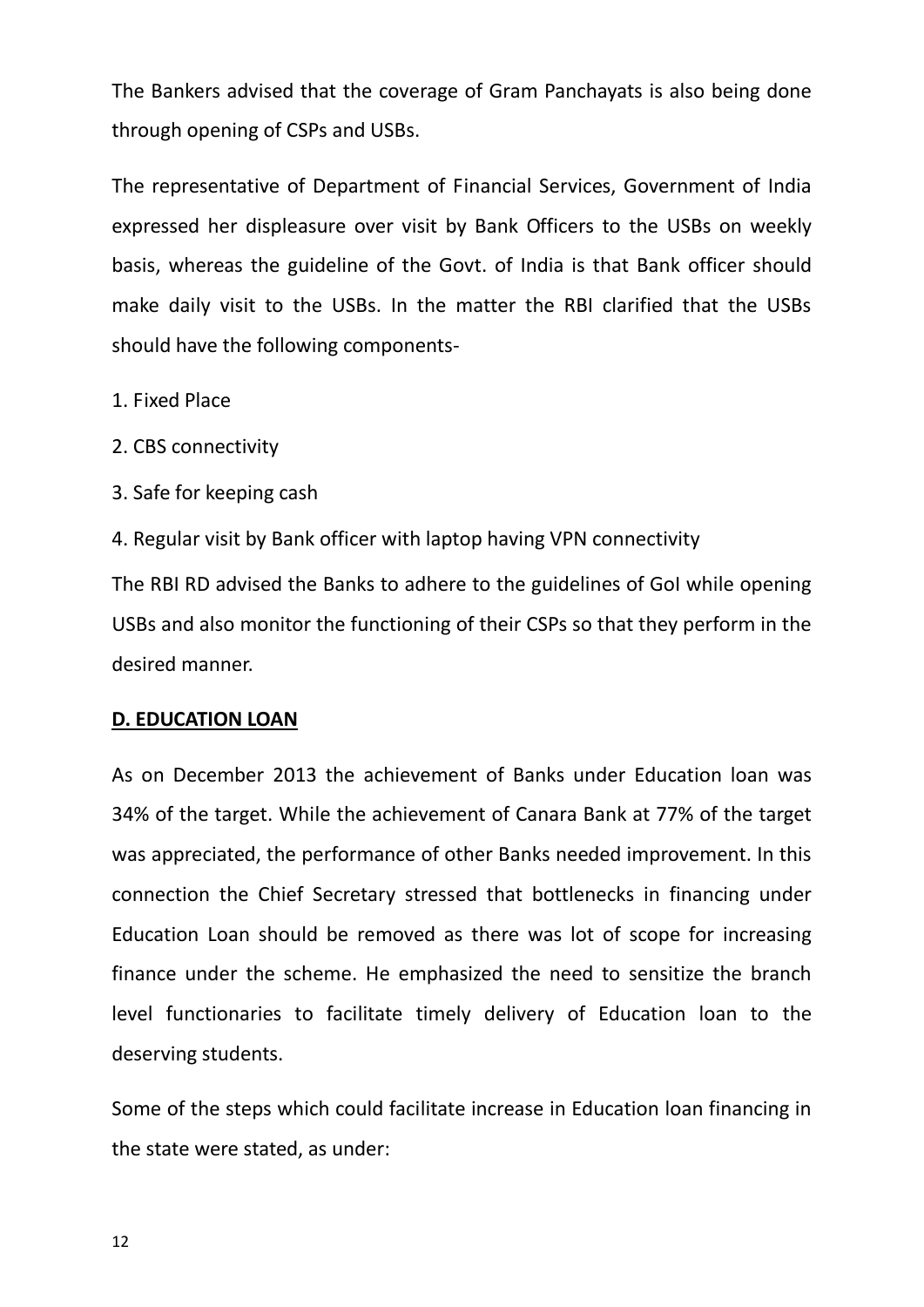1. Publicity of the Scheme to be given in local newspapers for increasing awareness among the students and the public in general.

2. Financing of Education loan by holding camps during June, July and August months would be beneficial.

3. Students should be given proper guidance when they approach the Banks for education loan.

4. Banks were advised to obtain only such documents which are required as per guidelines of IBA. It was stressed that Banks should finance under Education Loan in all the cases which fulfill the eligibility criteria decided by IBA.

5. Rejection of education loan proposal should be done by an officer one rank higher than the sanctioning authority, and that also with cogent reasons.

6. Nodal Officer for education Loan should be designated by each Bank and the same should be given due publicity for awareness among the students and public.

7. The issue of sanction of Education loan prior to the admission of the student came up for discussion as all the requisite papers needed for sanction of loan are not available with the student before admission and the available time is also very short. Canara Bank advised that they have the facility of sanctioning Demand Loan to such students which takes care of the initial requirement. The Chief Secretary suggested the Bankers to replicate this scheme in their respective Banks and asked Canara Bank to share this scheme with other Banks.

#### **E. HOUSING LOAN:**

13 The performance of Banks under Housing loan was appreciated by the House. Till December the achievement of target had been to the tune of 73% and few banks like SBI, CBI and BoB had performed exceptionally well during the period.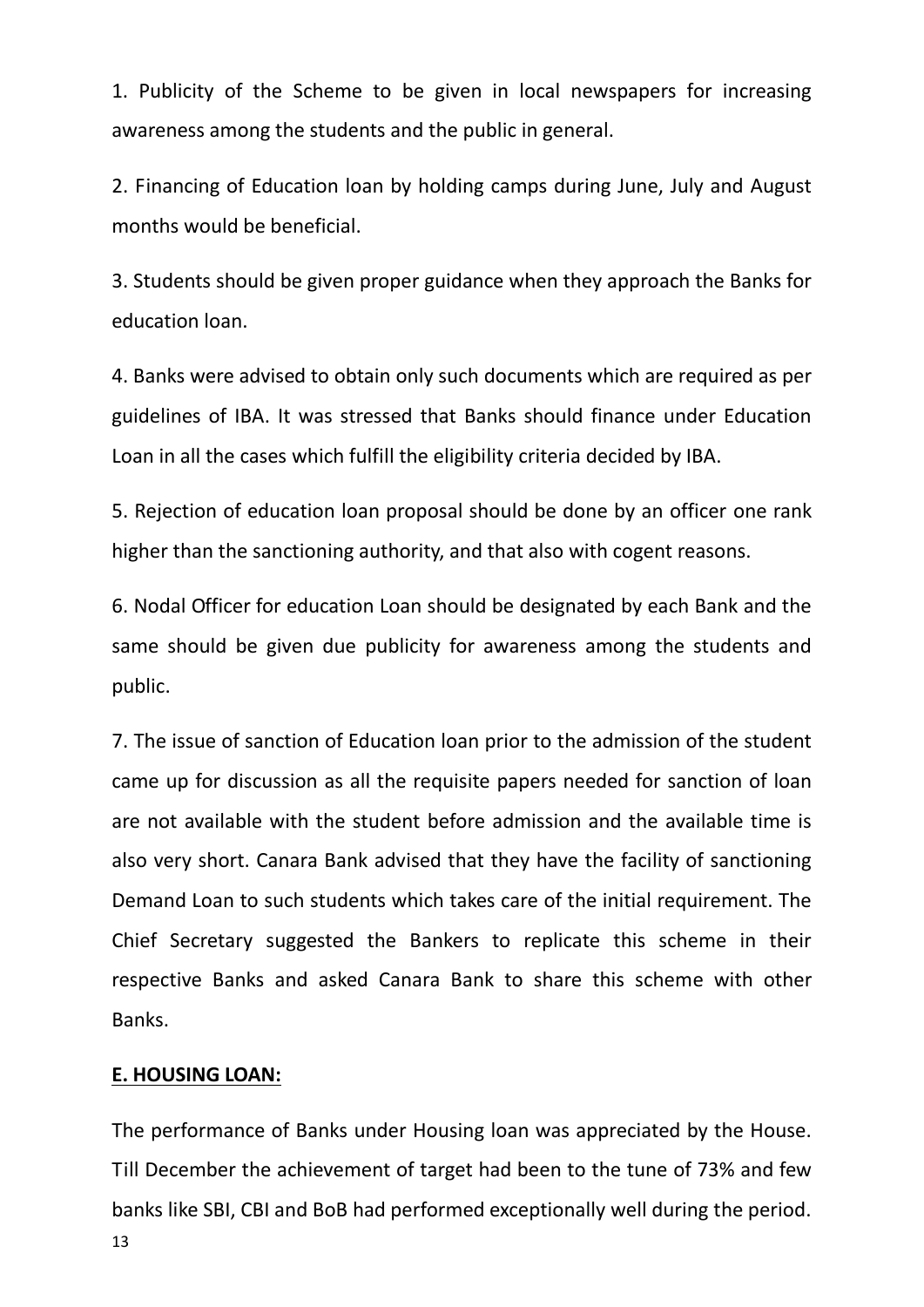#### **F. DATA INCONSISTENCY:**

The issue of inconsistency in data presented at various forums was raised in the meeting. It was pointed out that there was inconsistency in data presented at the state level and the district level. All banks were advised to provide data from a nodal place, so that the data made available at different fora are similar. While SLBC had developed system of on-line submission of data, resulting in faster reporting of data by banks, the Real time data generation was not taking place. In this connection, it was pointed out that as different banks were working on different platforms and had different CBS system, real time generation of data as per the needs of the state govt. may not be possible without some tweaking. SBI was requested to develop software for reporting of system generated data by banks under the guidance of RBI.

#### **G. MISCELLANEOUS**

1. Action against zero lending branches**:** Regarding achievement under ACP, concern was raised by the Chief Secretary at the functioning of branches which do not provide any loan during the year. Controlling head of Banks were advised to evaluate the functioning of their branches at the end of the year and take proper punitive actions against zero lending Branch Managers including suspension of Branch Managers of such branches and proceeding against them for not providing any loan during the year.

2. Inviting Home Secretary & DGP in SLBC meetings: It was instructed to invite the Home Secretary & DGP of the state in the next SLBC meeting, so that discussion on security related issues of banks could be held in their presence.

3. Revisiting the issue of hike in stamp duty: The issue of hike in stamp duty (from Rs 100/- to Rs 1000/-) for executing loan documents under small value non-Agri loans such as DRI, WCC, PMEGP, etc and other matters like in connection with deceased payment, was requested to be revisited.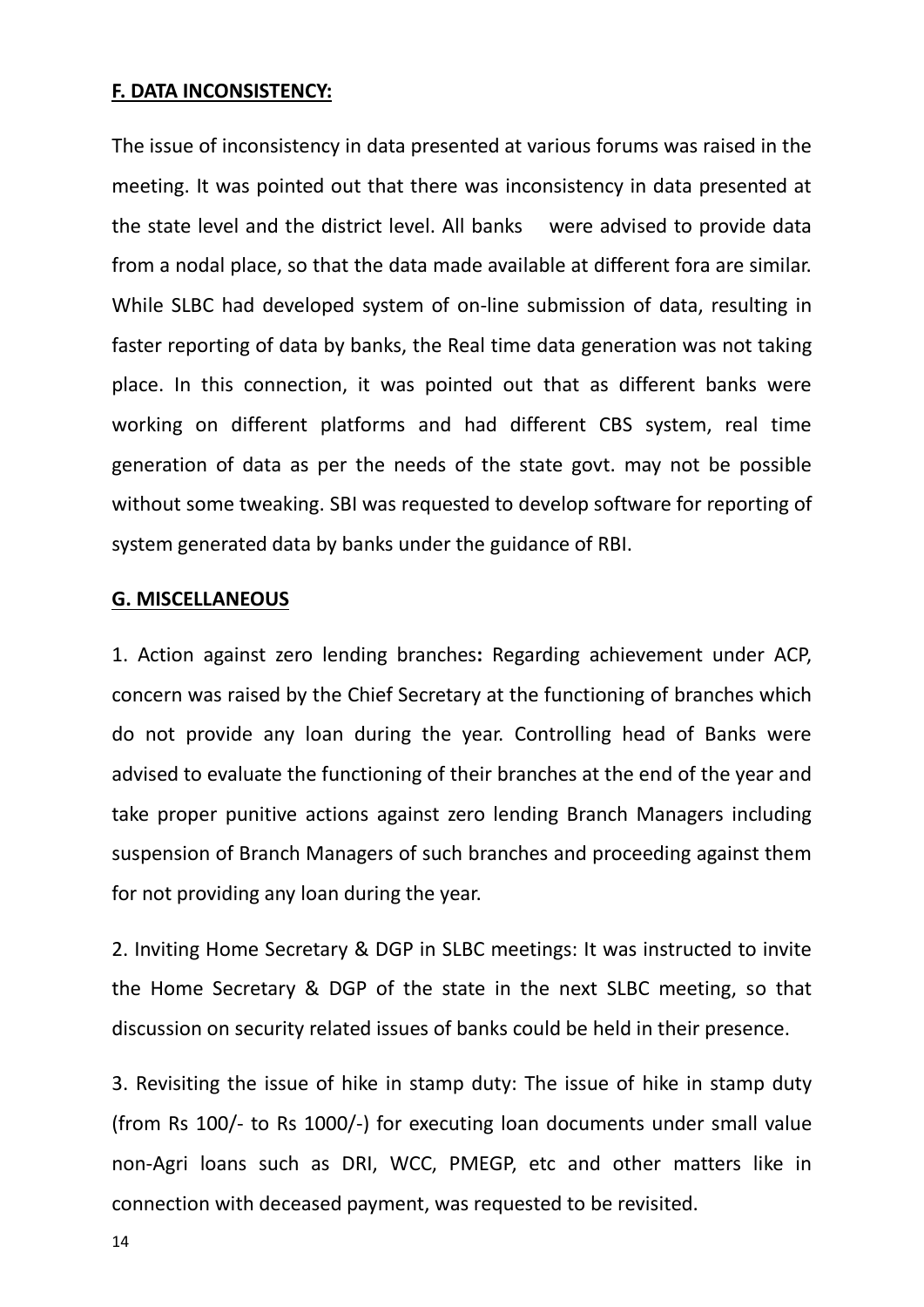4. Providing Aadhar number: The state government was requested to arrange for providing Aadhar number of beneficiaries of DBT/DBTL so that the same could be seeded in the accounts opened by banks, for providing benefits under DBT/DBTL.

The meeting ended with a vote of thanks to all the participants, in general and the Chief Secretary of the state, in particular, by Shri M N A Ansari, Deputy General Manager, Bank of India. He thanked the Chief Secretary and the senior officers of Government for minutely reviewing the functioning of the Banks in the state and assured the State Govt. of full coordination and cooperation by the Banks for overall development of the state.

**\*\*\*\*\*\*\*\*\*\*\*\*\*\*\*\*\*\*\*\*\*\*\*\*\*\*\*\*\*\*\*\*\*\*\*\*\*\*\*\*\***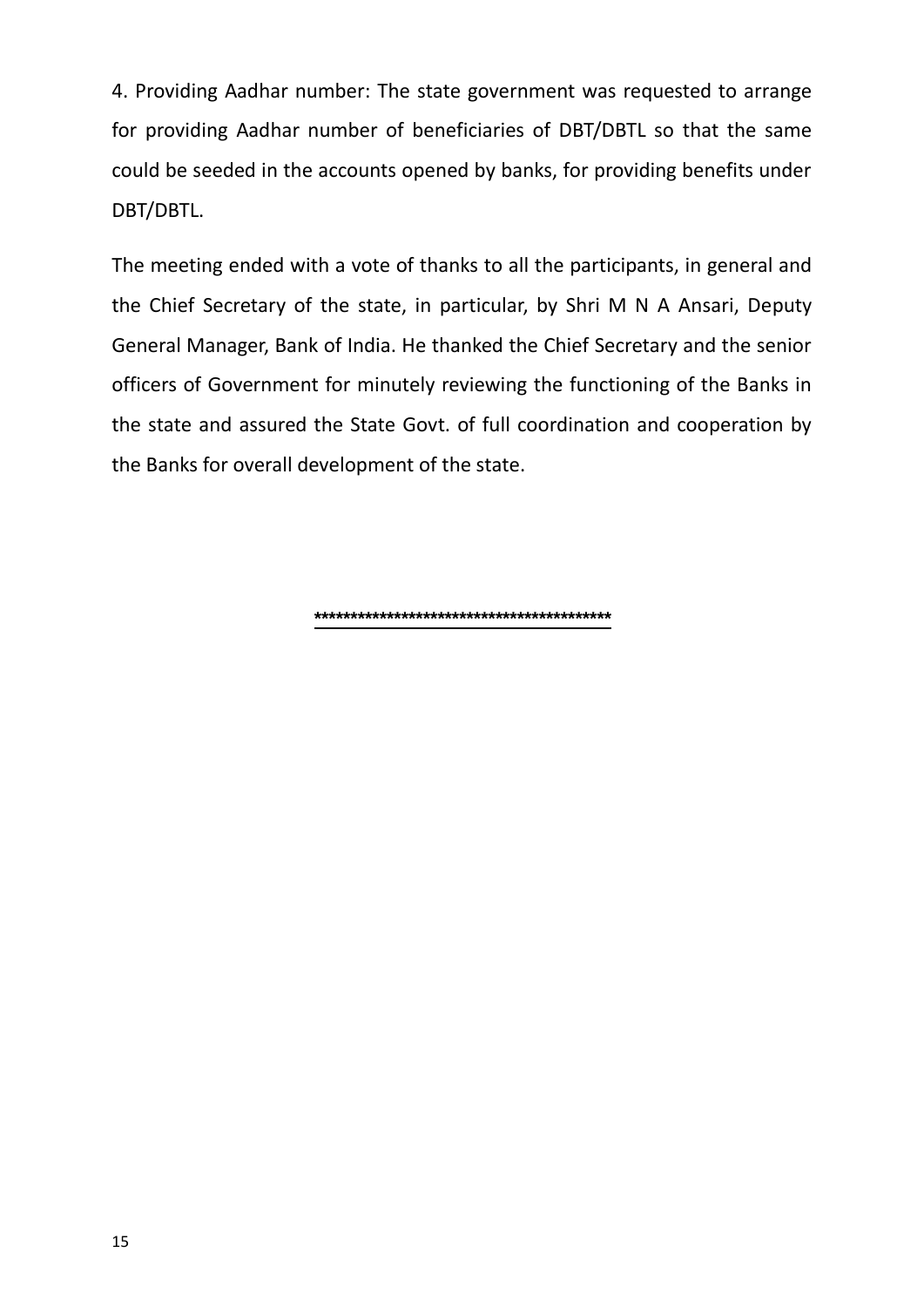## **ACTION POINTS**

## **47th SLBC MEETING HELD ON 28TH FEBUARY 2014**

 Banks should put in concerted efforts to ensure achievement of target set under ACP for FY: 2013-14.

## **(Action: All Banks)**

 Banks to monitor branch-wise performance to improve ACP achievement. The data related to zero performing branches should be provided by all banks along with the actions taken/ proposed to be taken by the Bank.

## **(Action: All Banks)**

 The Banks should give focus on issuance of new and renewal of KCC and also increase financing in other Agri. areas such as Dairy, Fishery, other Allied activities, etc. in order to achieve the ACP target for Agri. segment.

## **(Action: All Banks)**

 Implementation of Interest-Subvention scheme in the accounts of SHGs to be ensured so that the SHG borrowers get the benefit of the scheme. Interest to be applied at the rate of 7% in SHG accounts which are NRLM compliant.

## (**Action: All Banks, SRLM & Canara Bank)**

 The procedure outlined in the Dairy scheme with regard to claim of subsidy amount viz. joint forwarding by Dairy Officer and Branch Manager to be reviewed and fresh notification to be issued.

## **(Action: Animal & Fishery Resources Department, GoB)**

 LPC to be issued on new standardised formats for convenience of all concerned.

## **(Action: Revenue and Land Reforms Department, Government of Bihar)**

 Participation in SLBC sub-committee meetings by reasonably senior officials of Banks, say of AGM rank, must be ensured.

## **(Action: All Banks)**

 The issue of hike in Stamp Duty should be revisited for small value non-Agri loans and other matters like DRI, WCC, PMEGP, Deceased payment etc.

## **(Action: State Govt.)**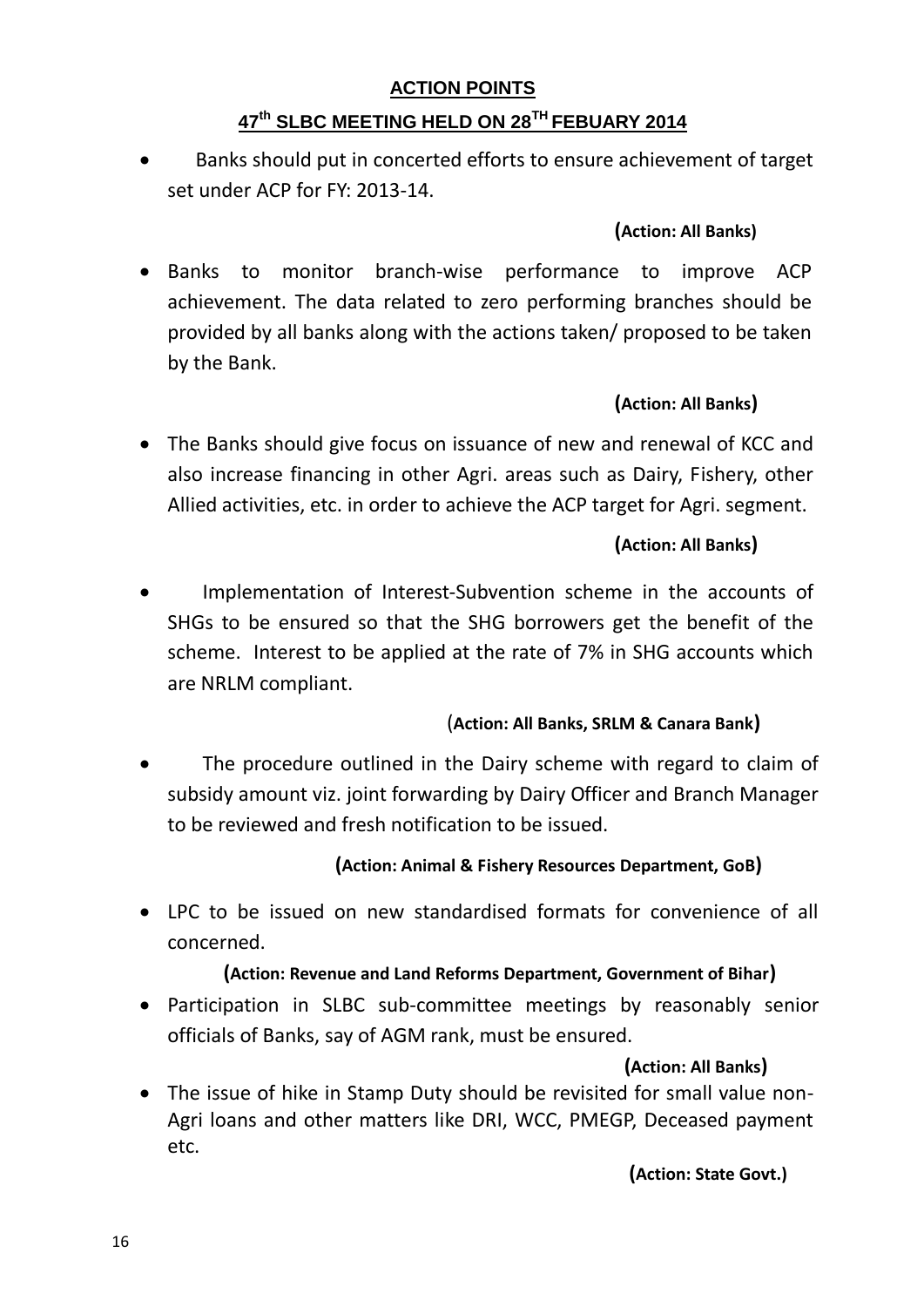The issue of inclusion of RRBs under CGTMSE to be take up with Govt. of India.

## **(Action: Industry Dept. GoB)**

 Target under PMEGP scheme to be achieved and claim of margin money to be expedited.

## **(Action: All Banks)**

 The PMEGP beneficiaries should be given training at the RSETIs and the Bank branches should sponsor potential borrowers for training to RSETIs as well as visit the RSETIs during training programme for selection of eligible persons for financing under PMEGP and other relevant schemes.

## **(Action: PMEGP Imp. Agencies - KVIC, DIC, KVIB, RESTIs & Banks)**

• Banks to report error free and consistent data to all the agencies. All banks to designate a nodal office for providing data to different forums. The name of Nodal office, Nodal officer with contact no. to be advised to all Banks, LDMs and other stake holders.

## **(Action: All Banks)**

• SBI, under the guidance of RBI to arrange to develop software for real time reporting of data by all Banks.

## **(Action: SBI & RBI)**

• Target of opening 750 branches in the state during the FY to be met by the Banks. Un-banked Gram Panchayats to be given priority while opening branches by Banks in rural areas.

## **(Action: All Banks)**

 The District Administration to give adequate attention towards disposal of Certificate Cases, execution of Possession Notices under SARFAESI Act and action against the big defaulters of the district so that Banks may recover their dues from the defaulters.

## **(Action: All SDC Banking)**

 The Animal Husbandry Deptt to organise a meeting for awareness on Dairy and Fishery schemes.

 **(Action: Animal Husbandry Dept., GoB)**

\*\*\*\*\*\*\*\*\*\*\*\*\*\*\*\*\*\*\*\*\*\*\*\*\*\*\*\*\*\*\*\*\*\*\*\*\*\*\*\*\*\*\*\*\*\*\*\*\*\*\*\*\*\*\*\*\*\*\*\*\*\*\*\*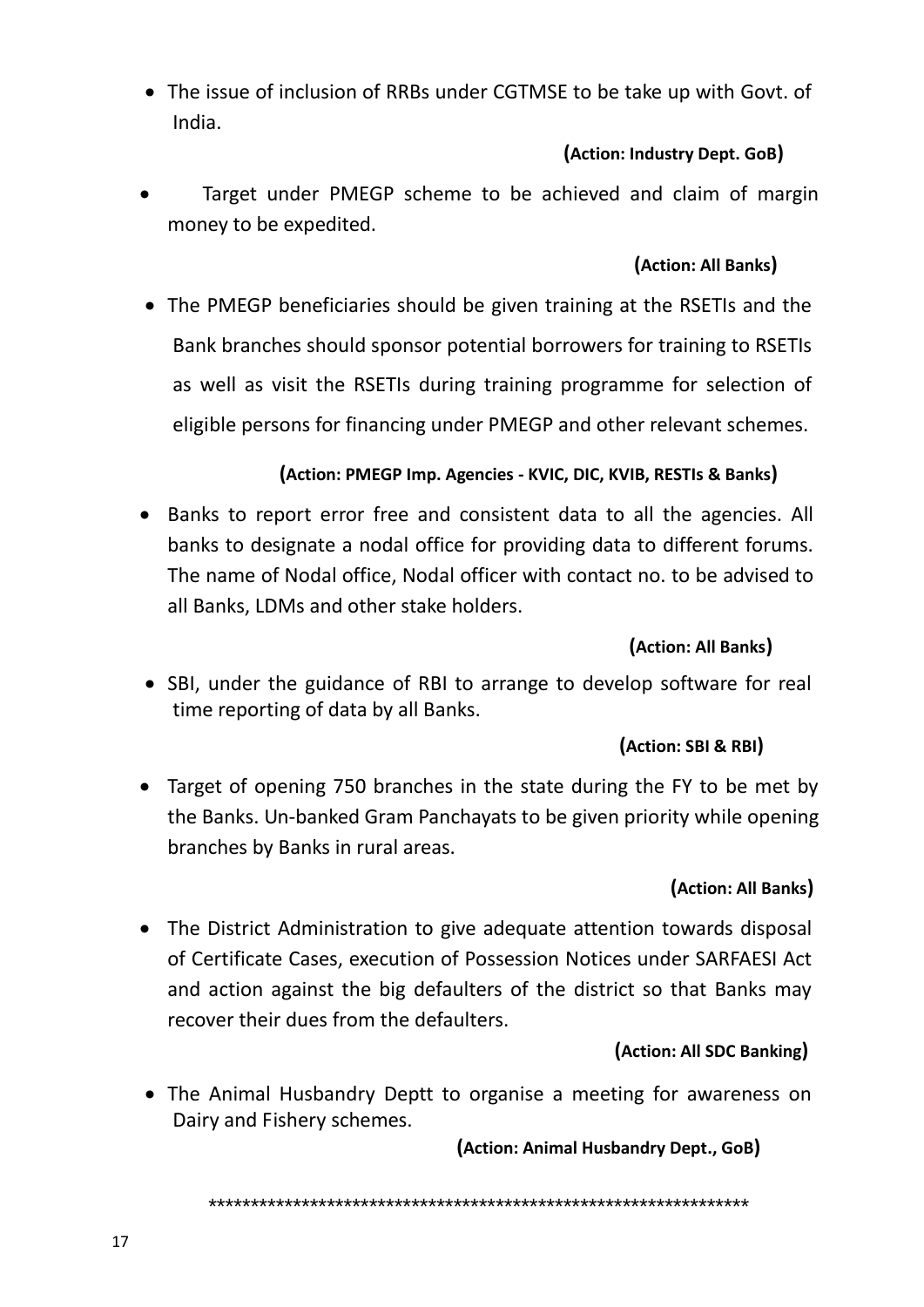#### **Annexure -I**

# **th SLBC MEETING HELD ON 28.02.2014 AT HOTEL CHANAKYA, PATNA**

## **LIST OF PARTICIPANTS**

| SI. No. | <b>Name of the Participant</b> | <b>Designation/office</b>                                                   |
|---------|--------------------------------|-----------------------------------------------------------------------------|
| 1       | Dr. Ashok Kumar Sinha          | Chief Secretary, Govt. of Bihar                                             |
| 2       | Shri Alok Kumar Sinha          | Development Commissioner, Govt. of Bihar                                    |
| 3       | Shri Vyasji                    | Principal Secretary, Revenue & Land Reforms, Govt.<br>of Bihar              |
| 4       | Shri Navin Verma               | Principal Secretary, Industries, Govt. of Bihar                             |
| 5       | Shri Rameshwar Singh           | Principal Secretary, Finance, Govt. of Bihar                                |
| 6       | Shri Subhash Sharma            | Principal Secretary, Animal & Fisheries Resources,<br>Govt. of Bihar, Patna |
| 7       | Shri Amrit Lal Meena           | Principal Secretary, Rural Development Deptt.,<br>Govt. of Bihar, Patna     |
| 8       | Shri Hukum Singh Meena         | Registrar, Co-operative Society, Govt. of Bihar                             |
| 9       | Shri Sanjeev Hans              | Secretary, Finance (Expenditure), Govt. of Bihar,<br>Patna                  |
| 10      | Shri Adesh T.                  | ACEO, JEEVIKA                                                               |
| 11      | Shri R. Kumar                  | Director (AHD), Bihar                                                       |
| 12      | Shri Awadhesh Kumar            | OSD-DIF, Finance, Govt. of Bihar, Patna                                     |
| 13      | Ms. Priya Kumar                | Director, Deptt. Of Financial Services, Govt. of<br>India, New Delhi        |
| 14      | Shri M.K.Verma                 | Regional Director, Reserve Bank of India, Patna                             |
| 15      | Shri Rakesh Sharma             | Chief General Manager, State Bank of India, Patna                           |
| 16      | Shri Ranjit Kumar Das          | Chief General Manager, NABARD, Patna                                        |
| 17      | Shri Swaroop Singh             | General Manager, Reserve Bank of India, Patna                               |
| 18      | Shri Subrat Sahu               | General Manager, NW-I, State Bank of India                                  |
| 19      | Shri Sujit Guha                | General Manager, NW-III, State Bank of India                                |
| 20      | Shri S.K. Mallick              | General Manager, Punjab National Bank                                       |
| 21      | Shri N. Ahmed                  | Director (Fisheries), Govt. of Bihar, Patna                                 |
| 22      | Shri Anil Kumar Singh          | Director (Dairy), Govt. of Bihar, Patna                                     |
| 23      | Shri Pradeep Kumar             | Director, MSME, Govt. of India, Patna                                       |
| 24      | Shri K. Bishwas                | Jt. Secretary, Urban Development & Housing Deptt.                           |
| 25      | Ms. Kanak Bala                 | OSD (NRLM), Rural Development Deptt, GoB                                    |
| 26      | Shri Anil Kumar Singh          | A.D (EI), MSMEDI, Patna                                                     |
| 27      | Shri Sunil Kumar               | Superintendent Eng., MWRD, Patna                                            |
| 28      | Shri Satyajit Deb              | Dy. General Manager, Reserve Bank of India, Patna                           |
| 29      | Shri D. Padhi                  | Dy. General Manager, NABARD, Patna                                          |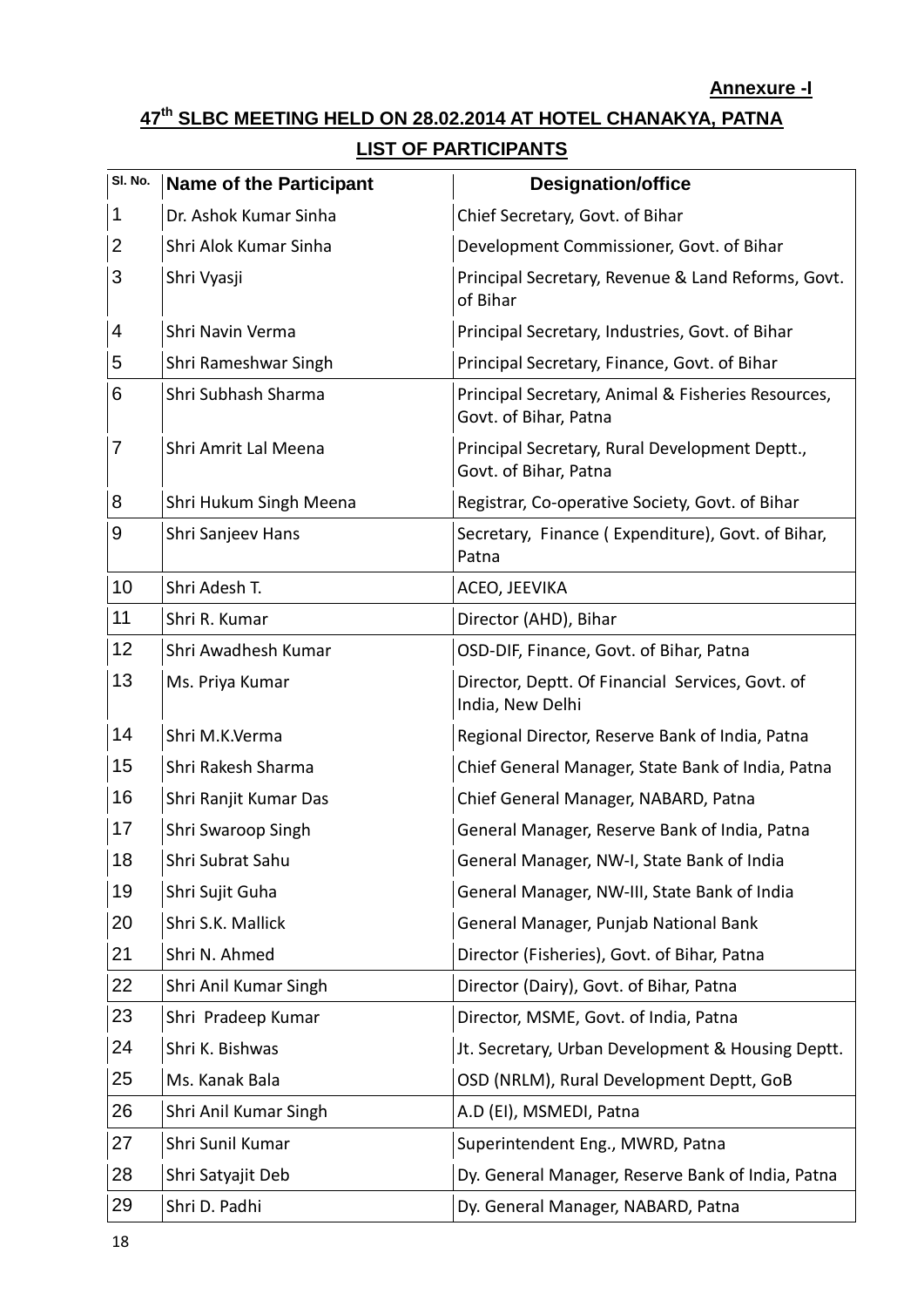| 30 | Shri. R.K. Gupta           | Dy. General Manager (Agri), SBI, LHO, Patna             |
|----|----------------------------|---------------------------------------------------------|
| 31 | Shri N. Napalchyal         | Dy. General Manager (Outreach), SBI, LHO, Patna         |
| 32 | Shri S.C. Singh            | Zonal Manager, Central Bank of India                    |
| 33 | Shri A.K. Dargan           | Dy. General Manager, Punjab National Bank               |
| 34 | Shri Jagannath Mishra      | Dy. General Manager, Allahabad Bank, Patna              |
| 35 | Shri M.N.A. Ansari         | Dy. General Manager, Bank of India                      |
| 36 | Shri Rajendra Kumar        | Dy. General Manager, Bank of Baroda                     |
| 37 | Shri S.K. Mohapatra        | Dy. General Manager, Union Bank of India                |
| 38 | Shri S. K. Sinha           | Dy. General Manager, United Bank of India               |
| 39 | Shri Ram Krishna           |                                                         |
|    |                            | Dy. General Manager, Canara Bank, Patna                 |
| 40 | Shri P.R. Sinha            | Managing Director, Bihar State Co-operative Bank        |
| 41 | Shri S.S. Sinha            | Dy. General Manager, Bihar State Co-operative Bank      |
| 42 | Shri Manoj Jaiswal         | DGM & Zonal Head, ICICI Bank Itd, Patna                 |
| 43 | Shri P. Srinivas           | Circle Head, Axis Bank                                  |
| 44 | Shri Sanjay Kumar Sinha    | Dy. Zonal Manager, Dena Bank, ZO, Patna                 |
| 45 | Shri B.S. Harilal          | Chairman, Uttar Bihar Gramin Bank                       |
| 46 | Shri A.K. Bhatia           | Chairman, Madhya Bihar Gramin Bank                      |
| 47 | Shri N.B.Dattatreya        | Asstt. General Manager, Reserve Bank of India,<br>Patna |
| 48 | Shri M. Paul Kennedy       | Zonal Head, Corporation Bank, ZO, Patna                 |
| 49 | Shri Jitendra Nath Prasad  | Chief Regional Manager, Indian Overseas Bank            |
| 50 | Shri R.C. Behera           | DRM, Bank of Baroda                                     |
| 51 | Shri Satish Kumar Singh    | Asstt. General Manager, SLBC, SBI, LHO, Patna           |
| 52 | Shri S. B. Kanth           | Asstt. General Manager, ABU, SBI, LHO, Patna            |
| 53 | Shri Shivanand Prasad      | Asst. General Manager, SBI, LHO, Patna                  |
| 54 | Shri Sandeep Gautam        | VP & Cluster Head, HDFC Bank                            |
| 55 | Shri M. Mandal             | Asstt. General Manager, UCO Bank                        |
| 56 | Shri B.R.Kashyap           | Asstt. General Manager, Syndicate Bank                  |
| 57 | Shri A.K. Srivastava       | General Manager, Bihar Gramin Bank                      |
| 58 | Shri K.B. Singh            | General Manager, Madhya Bihar Gramin Bank               |
| 59 | Shri Sanjeev Kumar Kaushal | AGM & Regional Co-ordinator, IDBI                       |
| 60 | Shri Manoj Kumar           | SPC, Monitoring cell for RSETIs                         |
| 61 | Shri S.Haridas             | Asstt. General Manager, Federal Bank                    |
| 62 | Shri Saurav Kumar          | Asstt. Vice President, Kotak Mahindra                   |
| 63 | Shri M.P. Bhagat           | Dy. Director (Banking), Finance, GoB, Patna             |
| 64 | Shri S. Aftab              | Sr. Consultant, CSC Govt. Itd.                          |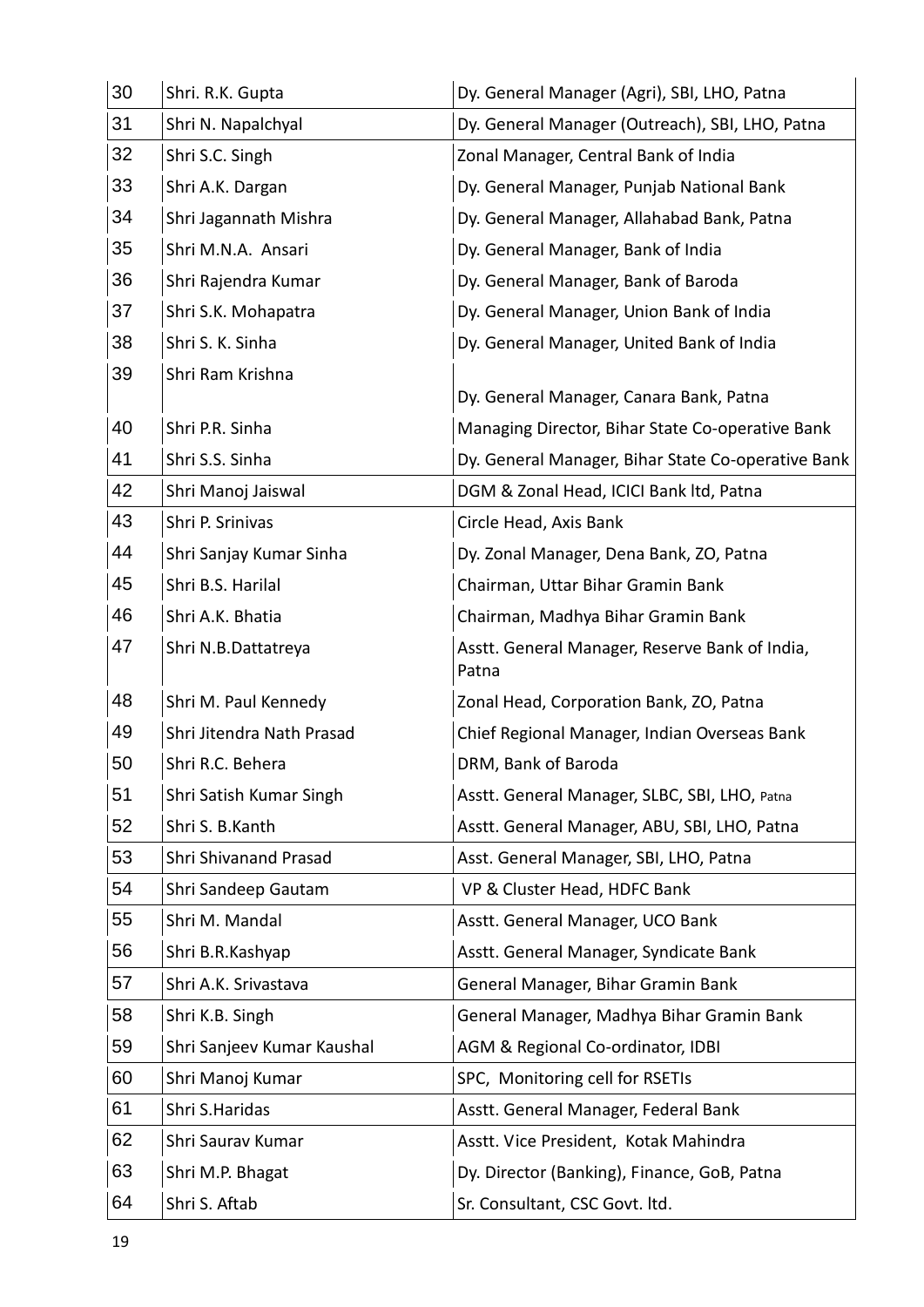| 65 | Shri Praveer Kumar          | Asstt. Director, KVIC, Patna                                |
|----|-----------------------------|-------------------------------------------------------------|
| 66 | Shri M.C. Sharan            | PC-FI, JEEVIKA                                              |
| 67 | Shri Munna Kumar            | Administrative Officer, Agri Insurance Co. of India<br>Ltd. |
| 68 | Shri Brijesh Kumar          | Senior Deputy Collector (Banking), Nalanda                  |
| 69 | Shri Mukul Kumar            | Senior Deputy Collector (Banking), Patna                    |
| 70 | Shri Bidya Nand Singh       | Senior Deputy Collector (Banking), W. Champaran             |
| 71 | Shri Prabhat Kumar          | Senior Deputy Collector (Banking), Sheohar                  |
| 72 | Shri Mukesh Ranjan          | Senior Deputy Collector (Banking), Nawada                   |
| 73 | Shri Dharmesh Kumar Singh   | Senior Deputy Collector (Banking), Supaul                   |
| 74 | Shri O.P. Singh             | Chief Manager, ABU-I, SBI LHO, Patna                        |
| 75 | Shri Arjun Dutt             | Chief Manager, Indian Bank, Patna                           |
| 76 | Shri Anil Sahay             | Chief Manager, State Bank of Bikaner & Jaipur               |
| 77 | Shri Pankaj Dwivedi         | Chief Manager, Punjab & Sind Bank                           |
| 78 | Shri Sudhir Srivastava      | AVP & Agri Head, Axis Bank                                  |
| 79 | Shri Vikash Krishna         | Chief Manager, Bank of India                                |
| 80 | Shri Abhijit Sinha          | Chief Manager, Oriental Bank of Commerce                    |
| 81 | Shri P.C. Upadhyay          | Lead District Manager, Nalanda                              |
| 82 | Shri G. Pradhan             | Lead District Manager, Arwal                                |
| 83 | Shri A. Cooma               | Lead District Manager, Gaya                                 |
| 84 | Shri M.S. Tuli              | Lead District Manager, Kaimur                               |
| 85 | Shri P.K. Kanaujiya         | Lead District Manager, Nawada                               |
| 86 | Shri Shaligram Choudhary    | Lead District Manager, Katihar                              |
| 87 | Shri Raghav Prasad          | Lead District Manager, Madhepura                            |
| 88 | Shri S.K.Sinha              | Lead District Manager, Sheikhhpura                          |
| 89 | Shri P.K. Agarwal           | Lead District Manager, Gopalganj                            |
| 90 | Shri Dinesh Chandra         | Lead District Manager, E. Champaran                         |
| 91 | Shri B.K. Pandey            | Lead District Manager, Patna                                |
| 92 | Shri Rajendra Prasad Paswan | Lead District Manager, Purnea                               |
| 93 | Shri Om Prakash Sharma      | Lead District Manager, Bhagalpur                            |
| 94 | Shri Mahendra Kumar         | Lead District Manager, W. Champaran                         |
| 95 | Shri Prakash Pandey         | Lead District Manager, Banka                                |
| 96 | Shri Pramod Kumar           | Lead District Manager, Sheohar                              |
| 97 | Shri Chiranjiw Jha          | Lead District Manager, Sitamarhi                            |
| 98 | Shri Arun Kumar Jaiswal     | DCO, KVIC, Patna                                            |
| 99 | Md. Ejaz Ahmad              | Programme Manager, Women Development<br>Corporation, Bihar  |